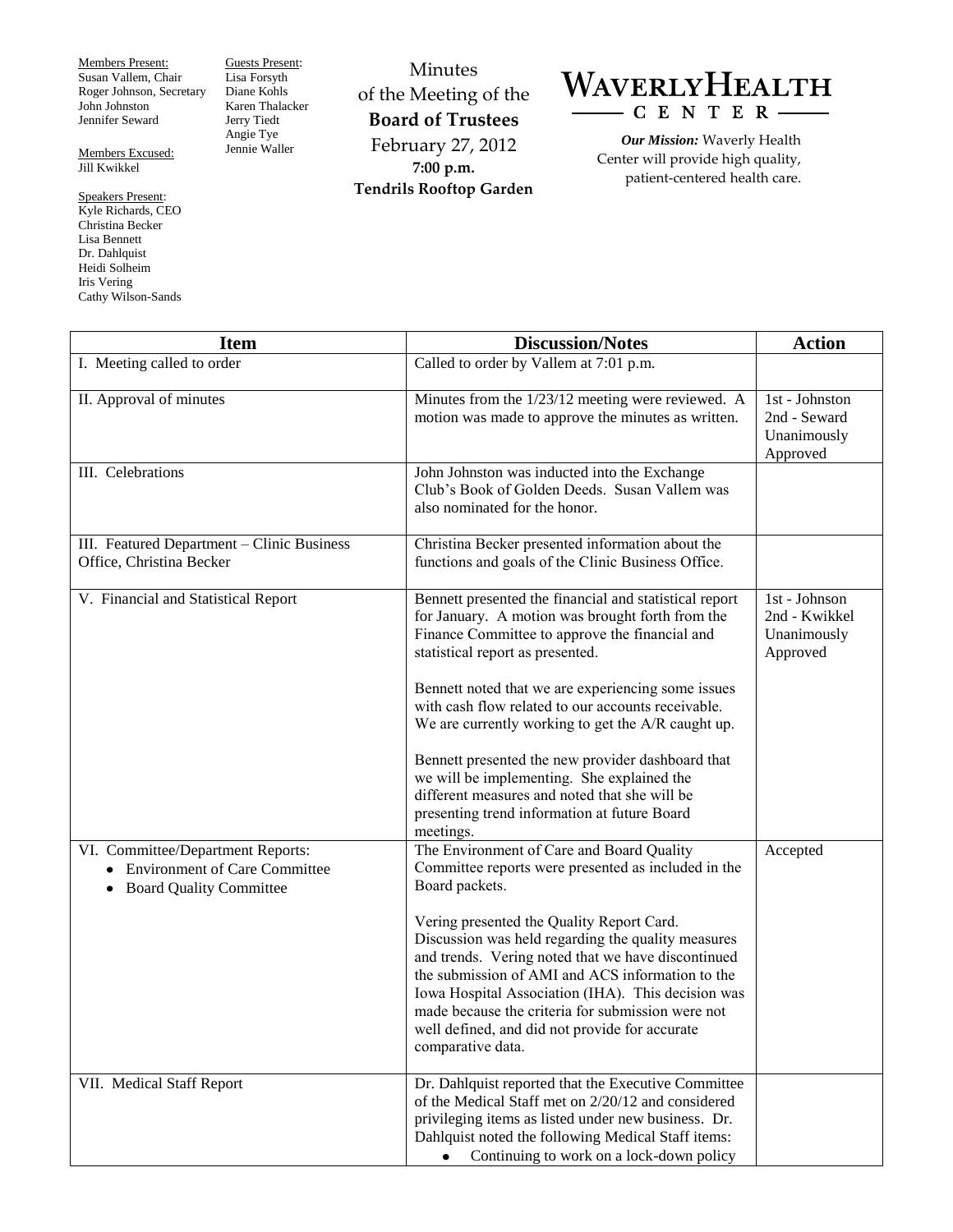|                                               | to address security issues in the hospital.                        |  |
|-----------------------------------------------|--------------------------------------------------------------------|--|
|                                               | Continuing to work on electronic medical                           |  |
|                                               | record process and issues, including                               |  |
|                                               | medication reconciliation.                                         |  |
|                                               |                                                                    |  |
|                                               | Dr. Dahlquist noted that Physician Spotlight on                    |  |
|                                               | Values were awarded to the following providers:                    |  |
|                                               | Dr. Stacy Wagner $-1st$ Quarter 2011<br>$\bullet$                  |  |
|                                               | Dr. Lee Fagre $-2nd$ Quarter 2011<br>$\bullet$                     |  |
|                                               | Dr. David Rathe – $3rd$ Quarter 2011<br>$\bullet$                  |  |
|                                               | Dr. Ed Gonzales $-4th$ Quarter 2011<br>$\bullet$                   |  |
| VIII. Press Ganey Patient Satisfaction Survey | Solheim presented the Press Ganey patient                          |  |
| Report (Heidi Solheim)                        | satisfaction survey results for the period ending                  |  |
|                                               | December 31st.                                                     |  |
|                                               |                                                                    |  |
|                                               | Solheim noted that medical practice scores will be                 |  |
|                                               | fluctuating a bit with the addition of midlevels to the            |  |
|                                               | survey process.                                                    |  |
|                                               |                                                                    |  |
|                                               | She also reported on the outpatient survey, noting                 |  |
|                                               | that our percentage rankings on that survey are                    |  |
|                                               | lower, but our mean scores are generally in the 90's.              |  |
|                                               | The percentage rankings are lower because the                      |  |
|                                               | competition in the outpatient arena is very tight. She             |  |
|                                               | reported that we will be working on our priority                   |  |
|                                               | index issues to change good ratings to very good and               |  |
|                                               | hopefully raise our percentage rankings.                           |  |
|                                               |                                                                    |  |
| IX. C.E.O.'s Report                           | Richards noted that a flyer for the IHA Governance                 |  |
|                                               | Forum was placed in the intranet file cabinet. He                  |  |
|                                               | asked that Board members let him know if they are                  |  |
|                                               | interested in attending.                                           |  |
|                                               |                                                                    |  |
|                                               | Richards provided a legislative update noting that                 |  |
|                                               | proposed cuts to Medicaid and Medicare could result                |  |
|                                               | in a \$200,000 - \$300,000 decrease in our revenue.                |  |
|                                               | Other issues include mental health reform and gun                  |  |
|                                               | legislation.                                                       |  |
|                                               |                                                                    |  |
|                                               | Richards reported that we have been contacted by                   |  |
|                                               | Mercy Hospital in New Hampton to discuss the                       |  |
|                                               | possibility of providing surgical outreach services                |  |
|                                               | there. Richards and Dr. Deppe are scheduled to go                  |  |
|                                               | to New Hampton for a meeting on Thursday.                          |  |
|                                               |                                                                    |  |
|                                               | Richards reported that we are working with                         |  |
|                                               | midlevels in some clinics to provide adequate patient              |  |
|                                               | coverage in all clinics.                                           |  |
|                                               |                                                                    |  |
|                                               | Richards reported that he has been invited to Allen                |  |
|                                               | Hospital to meet with their interim CEO and Director               |  |
|                                               | of Operations. Bennett will also attend the April 26 <sup>th</sup> |  |
|                                               | meeting.                                                           |  |
|                                               |                                                                    |  |
|                                               | Richards praised the Community Relations                           |  |
|                                               | department and other involved staff for two                        |  |
|                                               | successful events this weekend. Saturday's Heart                   |  |
|                                               | Event was "sold out" with a waiting list. The UNI                  |  |
|                                               | women's basketball game sponsored by the                           |  |
|                                               | Women's Clinic had good attendance and raised                      |  |
|                                               | awareness of the services offered.                                 |  |
|                                               |                                                                    |  |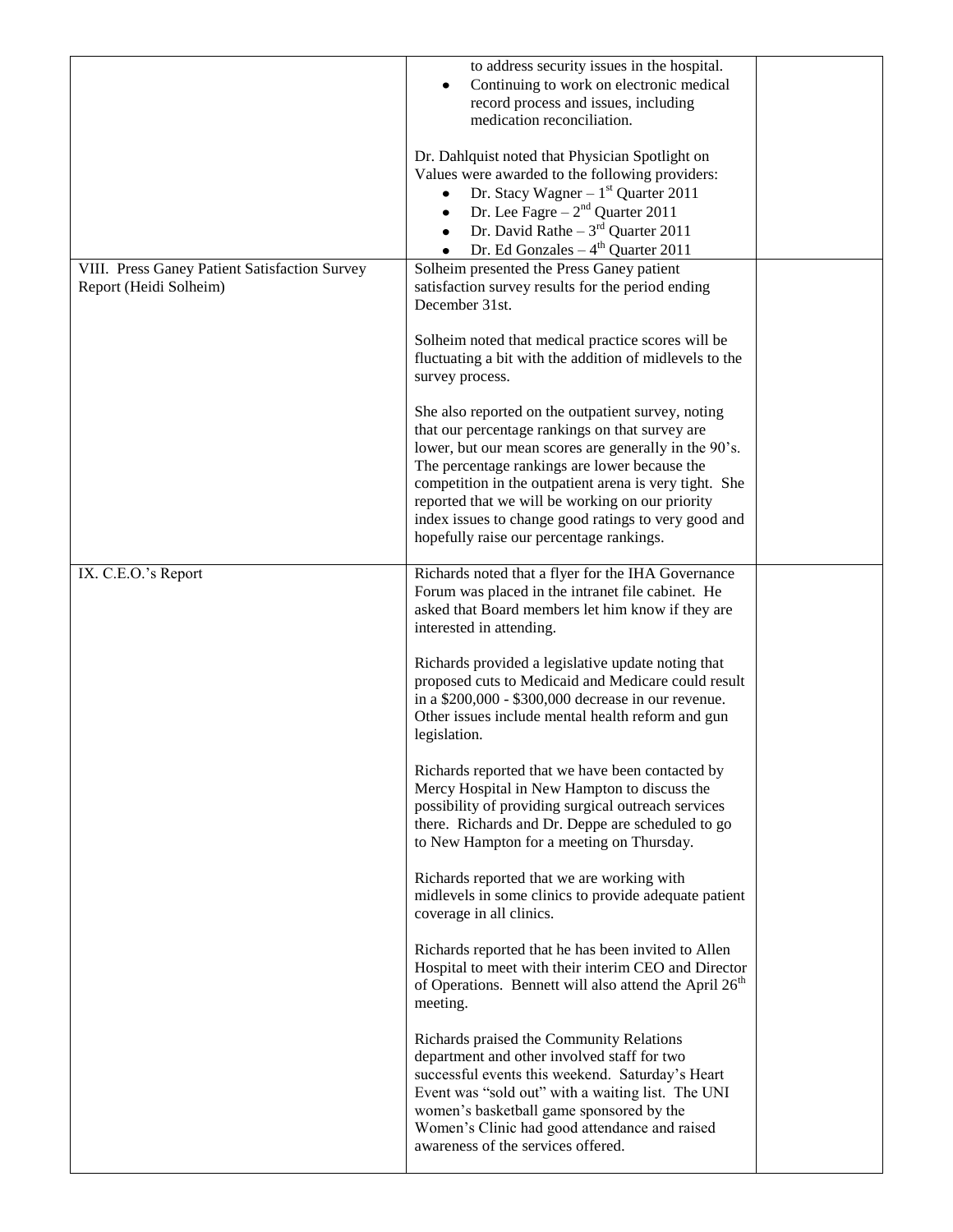|                                                                                                                                                                                                                                                                                                                                                                                                                                                                                                                                 | Richards reported that he is now serving as a<br>member of the Main Street Chamber committee.                                                                                                                                                                                                                                                                                                                                                                                                                                                                                                                                            |                                                                           |
|---------------------------------------------------------------------------------------------------------------------------------------------------------------------------------------------------------------------------------------------------------------------------------------------------------------------------------------------------------------------------------------------------------------------------------------------------------------------------------------------------------------------------------|------------------------------------------------------------------------------------------------------------------------------------------------------------------------------------------------------------------------------------------------------------------------------------------------------------------------------------------------------------------------------------------------------------------------------------------------------------------------------------------------------------------------------------------------------------------------------------------------------------------------------------------|---------------------------------------------------------------------------|
|                                                                                                                                                                                                                                                                                                                                                                                                                                                                                                                                 | Richards reported on the orthopedic surgeons from<br>Covenant that are being credentialed. He noted that<br>Covenant does not have a contract with John Deere,<br>which has prompted them to work collaboratively<br>with us to provide services here.<br>Solheim noted that she is working with a group of<br>area hospital marketing professionals to<br>collaboratively develop a larger scale community                                                                                                                                                                                                                              |                                                                           |
|                                                                                                                                                                                                                                                                                                                                                                                                                                                                                                                                 | health needs assessment.                                                                                                                                                                                                                                                                                                                                                                                                                                                                                                                                                                                                                 |                                                                           |
| X. Old Business<br><b>Blue Zone Update</b><br>٠                                                                                                                                                                                                                                                                                                                                                                                                                                                                                 | Solheim reported that we are still in the running for<br>being selected for a small community Blue Zone site<br>visit. They will determine site visits for small<br>communities in mid to late March. Solheim noted<br>that we have a "Power of 9" advisory group meeting<br>scheduled for Friday.                                                                                                                                                                                                                                                                                                                                       |                                                                           |
| Police Department Defibrillator Request<br>٠                                                                                                                                                                                                                                                                                                                                                                                                                                                                                    | Richards presented follow-up information on the<br>request from the Waverly Police Department (WPD)<br>to assist with the purchase of 4-5 replacement<br>defibrillators for their patrol cars. Discussion was<br>held at length regarding the request. A motion was<br>made to provide a donation of up to \$4500 to the<br>WPD for the purchase of two defibrillators if the<br>WPD is able to raise the money to purchase the two<br>additional defibrillators. The public purpose of the<br>proposed donation is to decrease time to AED, which<br>has been proven to provide better outcomes in<br>sudden cardiac arrest situations. | $1st - Johnston$<br>$2nd$ – Seward<br>Johnson not in<br>favor<br>Approved |
| Sedecal Update<br>٠                                                                                                                                                                                                                                                                                                                                                                                                                                                                                                             | Richards presented and update on the Sedecal site<br>visit.                                                                                                                                                                                                                                                                                                                                                                                                                                                                                                                                                                              |                                                                           |
| XI. New Business<br>• Request for Privileges:<br>• Charles Heggen, M.D. - Radiology,<br>Voyageur Radiology<br>• James Turek, M.D. - OB/Gyn, Trimark<br>Physicians Group<br>Abbie Schwarck, RN, Covenant<br>Temporary to Provisional Appointment to<br>٠<br>Medical Staff:<br>• L. Matthew Deppe, MD - Active,<br>General Surgery, WHC<br>Provisional Appointment to Medical Staff:<br>$\bullet$<br>Gary Knudson, MD - Courtesy,<br>Orthopedics, Covenant<br>$\blacksquare$ Chris Eagan, MD – Courtesy,<br>Orthopedics, Covenant | Privileging items were presented as individually<br>listed at left. All files have been reviewed by the<br>Executive Committee of the Medical Staff. The<br>Executive Committee recommends approval. A<br>motion was made to approve all privileging items as<br>individually considered and recommended by the<br>Executive Committee of the Medical Staff.                                                                                                                                                                                                                                                                             | 1st - Seward<br>2nd - Johnson<br>Unanimously<br>Approved                  |
| • Dennis Mangrich, OPA - Courtesy,<br>Orthopedics, Covenant<br>Stephen Gogel, OPA - Courtesy,<br>Orthopedics, Covenant<br>Provisional to Regular Status on Medical<br>Staff:                                                                                                                                                                                                                                                                                                                                                    |                                                                                                                                                                                                                                                                                                                                                                                                                                                                                                                                                                                                                                          |                                                                           |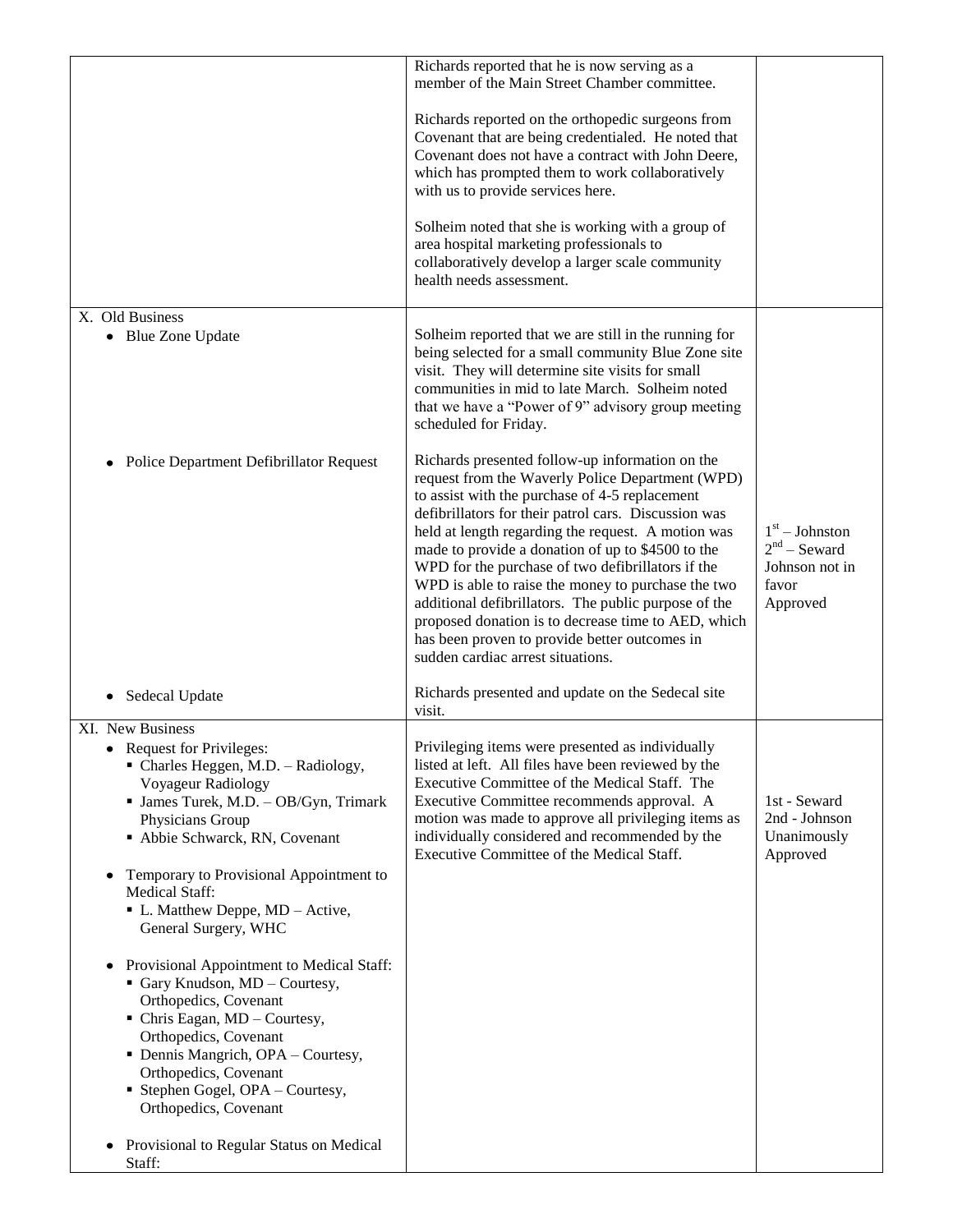| · Danielle Bakewell, ARNP - Active,<br>Women's Health, WHC<br>• Maria Farmer, ACNP - Active,<br>Emergency Medicine, WHC<br>· Erin Flores, ARNP - Active, General<br>Surgery, WHC<br>- Rubens Barros Costa Filho, MD -<br>Consulting, Oncology, CVMS<br>· Brendan Paul Girschek, MD -<br>Consulting, Ophthalmology, CVMS<br>· Michael Murdock, DPM - Courtesy,<br>Podiatry, Covenant<br>Reappointments to Medical Staff:<br>Richard Valente, MD - Consulting,<br>Cardiology, Covenant<br>• Brenda Cooper, ARNP – Courtesy,<br>Orthopedics, CVMS<br>Resignation from Medical Staff:<br>• Lisa Warne, MD - Active, General<br>Surgery, WHC<br>• Heidi Prose, ARNP - Consulting,<br>Family Practice, IHS |                                                                                                                                                                                                                                                                                                                                                                                                                                                                                  |                                                          |
|------------------------------------------------------------------------------------------------------------------------------------------------------------------------------------------------------------------------------------------------------------------------------------------------------------------------------------------------------------------------------------------------------------------------------------------------------------------------------------------------------------------------------------------------------------------------------------------------------------------------------------------------------------------------------------------------------|----------------------------------------------------------------------------------------------------------------------------------------------------------------------------------------------------------------------------------------------------------------------------------------------------------------------------------------------------------------------------------------------------------------------------------------------------------------------------------|----------------------------------------------------------|
| New/Revised Policies:<br>• Hand Hygiene<br>Critical Laboratory Values<br>• Documentation Requirements for<br><b>Hospital Records</b><br>Preventing Harassment, Discrimination<br>& Retaliation<br><b>Retired Policies:</b><br>• On Demand Viewer for Optical<br>Scanning (HIM)<br>Inpatient Concurrent Coding (HIM)<br>• Program Evaluation (WHC Clinics)<br>• Lines of Authority (WHC Clinics)                                                                                                                                                                                                                                                                                                      | The new and revised policies listed at left were<br>presented for review as included in the Board<br>packets. The policies have been reviewed by the<br>Executive Committee of the Medical Staff and are<br>recommended for approval. The policies listed for<br>retirement are either being converted to Standard<br>Operating Procedures (SOP's) or not longer needed.<br>A motion was made to approve the new/revised<br>policies as written, and the policies to be retired. | 1st - Johnson<br>2nd - Seward<br>Unanimously<br>Approved |
| <b>Safety Management Plans:</b><br><b>Environment of Care</b><br>• Fire Prevention<br>• Hazardous Materials & Waste<br>• Medical Equipment<br>• Safety<br>• Security<br><b>Utilities</b>                                                                                                                                                                                                                                                                                                                                                                                                                                                                                                             | The updated safety management plans were<br>presented for review as included in the Board<br>packets. A motion was made to approve the plans as<br>presented.                                                                                                                                                                                                                                                                                                                    | 1st - Seward<br>2nd - Johnson<br>Unanimously<br>Approved |
| Environment of Care and Emergency<br>Management Operations 2011 Annual<br>Evaluations<br>• Fire Prevention<br>· Hazardous Materials & Waste<br>• Medical Equipment<br>• Safety<br>• Security<br><b>Utilities</b><br>■ Emergency Management                                                                                                                                                                                                                                                                                                                                                                                                                                                           | Bennett presented the EOC and Emergency<br>Management Operations 2011 annual evaluations as<br>included in the Board packets. A motion was made<br>to approve the annual evaluations as presented.                                                                                                                                                                                                                                                                               | 1st - Johnson<br>2nd - Seward<br>Unanimously<br>Approved |
| <b>Nursing Annual Report</b>                                                                                                                                                                                                                                                                                                                                                                                                                                                                                                                                                                                                                                                                         | Solheim distributed copies of the 2011 Nursing<br>Annual Report. Cathy Wilson-Sands presented an                                                                                                                                                                                                                                                                                                                                                                                 |                                                          |